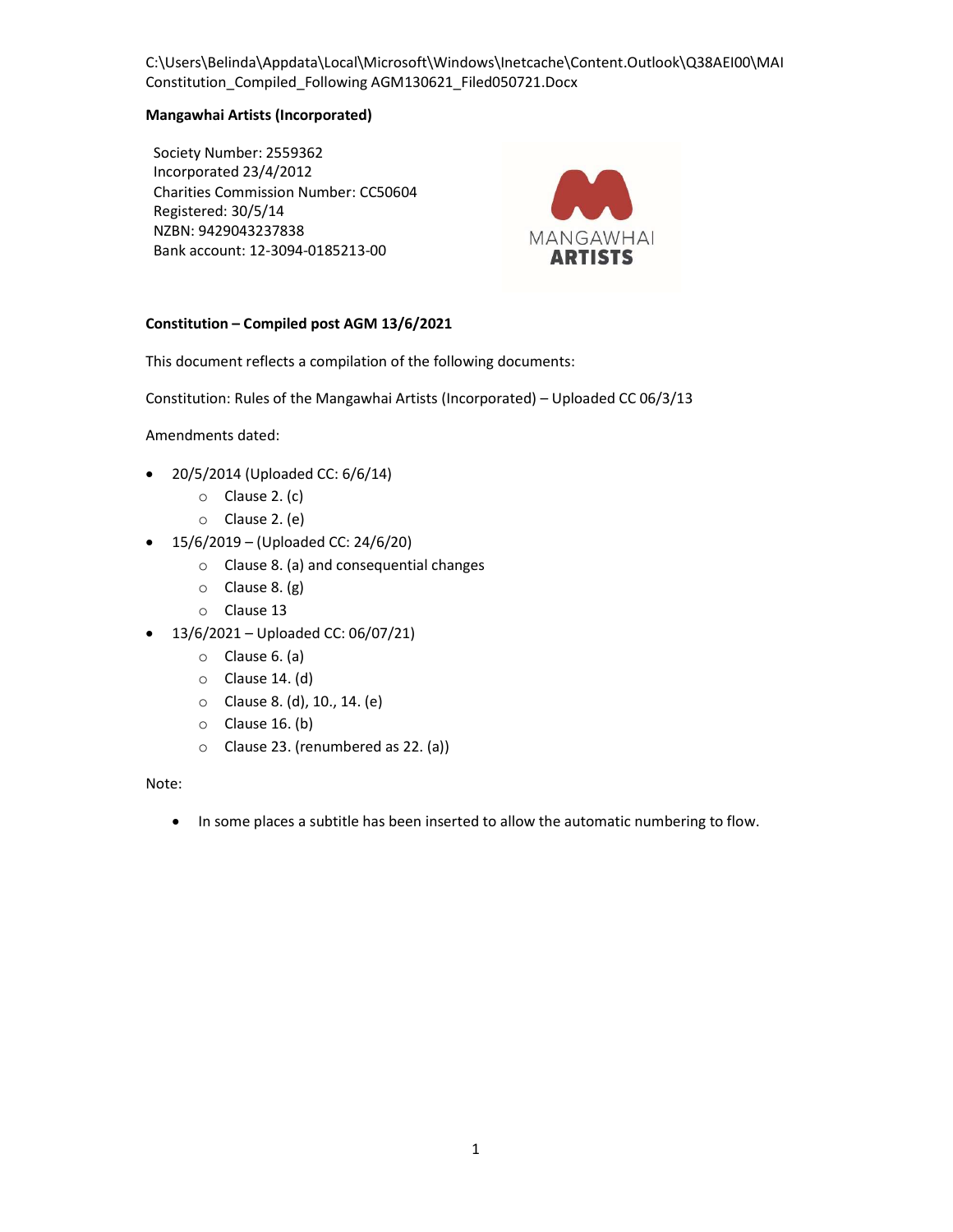# RULES OF THE MANGAWHAI ARTIST (INCORPORATED) – COMPILED at 13/6/2021

# NAME

1. The name of the Society shall be "Mangawhai Artists (Incorporated)".

# **OBJECTS**

- 2. The objects for which the Society is established are:
	- a. To provide the vehicle to support, promote and nurture creativity of all art forms in the Mangawhai Community and elsewhere.
	- b. To promote and foster the appreciation of art.
	- c. To encourage artists to achieve their inherent potential.
	- d. To promote and foster activities in art and art appreciation in Mangawhai and elsewhere.
	- e. To promote and encourage the development, exploration, study and practice of all art in all its forms in New Zealand by providing opportunities for participation and instruction in painting, drawing and visual arts and to hold exhibitions, symposiums, open studios and arts events.
	- f. To purchase take on lease or in exchange or otherwise acquire or hold any real or personal property and any rights and privileges which the Society shall deem necessary or expedient for the purpose of attaining or furthering the objects of the Society.
	- g. To sell, mortgage, lease, exchange or otherwise deal with or dispose of any real or personal property and any rights and privileges of the Society.
	- h. To construct, relocate, maintain or alter, add to or re-erect from time to time on any land purchased, lease (sic) or acquired by the Society any building or buildings for the purposes of the Society.
	- i. To purchase or acquire all necessary materials, fittings and furniture for any building or premises in which the operations of the Society may be carried on or which may be used by the Society for the promotion of its objects or any of them.
	- j. At the discretion of the Society to accept donations, gifts or bequests of money, works of art or other exhibits of any kind or any other real or personal property for the purposes of the Society subject to any conditions that the donors or the testators may impost and to accept loans for periods of any works of art on such terms and conditions as may be agreed between the lenders and the Society.
	- k. To borrow or raise money at interest or otherwise from time to time by the issue of debentures, bonds, mortgages or any other security founded on all or any of the property and/or rights of the Society or without any such security and upon such terms as to priority and otherwise as the Society shall think fit.
	- l. To invest moneys not immediately required upon such securities as may from time to time be determined by the Committee of the Society.
	- m. To do all such things as are incidental or conducive to the attainment of the above objects or any of them.

## MEMBERSHIP AND SUBSCRIPTIONS

3. The members of the Society shall be divided into two (classes) and shall comprise: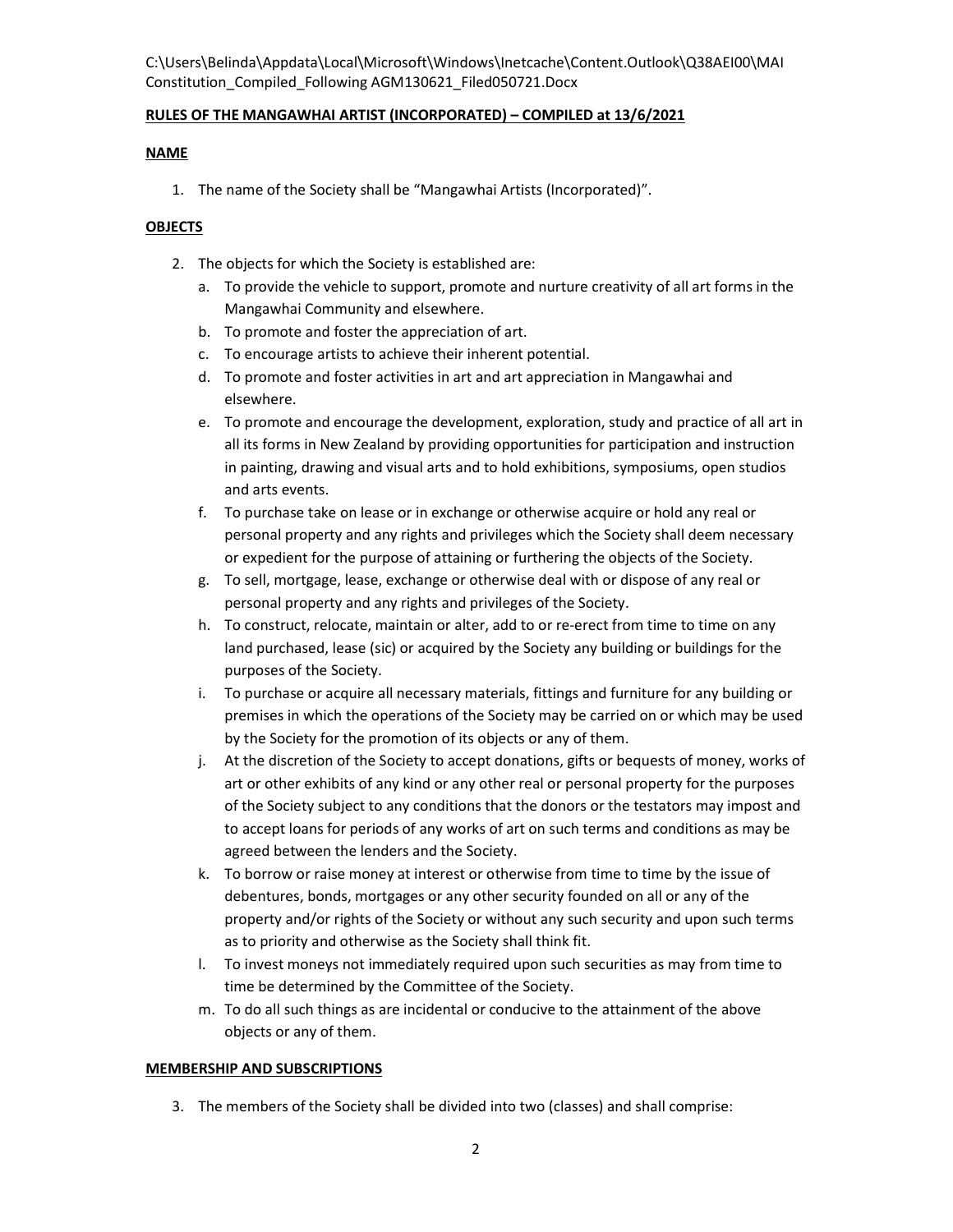- a. Members who have an interest, or participate, in painting, drawing and the visual arts.
- b. Life Members. The Committee may by a simple majority appoint any Member of the Society a life member in recognition of any long or outstanding service rendered to the Society by that member. Life Members shall have full privileges of membership without payment of subscriptions or fees.
- 4. Any person of good repute shall be eligible for membership of the Society.
- 5. Prospective members of the Society may attend the activities of the Society as visitors for not more than two (2) months after which any prospective members must apply for membership and pay a full annual subscription.
- 6. Subscription
	- a. The annual subscription for Members shall be fixed each year at the Annual General Meeting of the Society for the following financial year and subscriptions shall be due and payable within one (1) calendar month from the date of issue of subscription invoice. The subscription year commences on the 1st day of April in each year and concludes on the  $31<sup>st</sup>$  day of March of the following year.
	- b. If the Committee decides by a simple majority that it is in the Society's best interests to increase the subscription before the next Annual General Meeting, the Committee may call a Special General Meeting by following the process provided in Rule 17.

# CESSATION OF MEMBERSHIP

- 7. Cessation
	- a. A Member may resign by notice in writing to the Secretary.
	- b. Any Members whose subscriptions shall be in arrears for more than three (3) months shall, unless the Committee in its discretion decides otherwise, case to be a member of the Society and the Committee shall remove the name of any such person from the Roll of Members.
	- c. The Committee shall have power to expel any Member for continued misconduct but only after due written warning shall have first been given by the Committee to that Member.
	- d. The Committee shall have the power to expel any member who has brought the Society into disrepute.

# OFFICERS AND COMMITTEE

- 8. Officers and Committee
	- a. The Officers of the Society shall consist of a Chair, a Deputy Chair, a Secretary, a Treasurer and a Committee consisting of these Officers and up to eight (8) further Members. The office of Secretary and the office of Treasurer may be combined and held by one (1) person.
	- b. The Officers of the Society (and any other Members of the Committee) shall be elected at the Annual General Meeting and shall hold office until their successors are duly elected.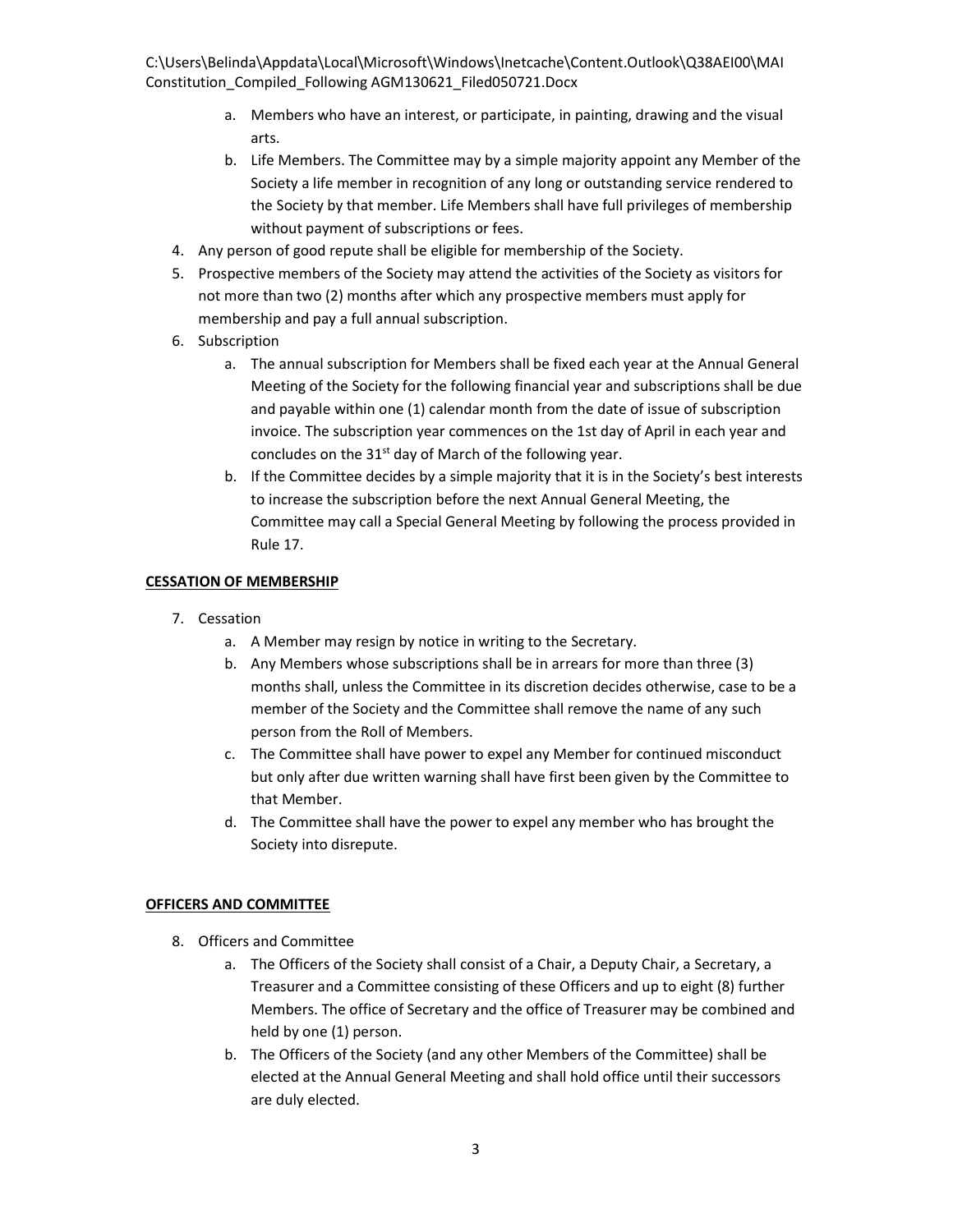- c. A Patron may be elected at each Annual General Meeting.
- d. An Honorary Independent Reviewer or Auditor shall also be elected at each Annual General Meeting. Such Reviewer or Auditor shall be a responsible and suitably qualified person, not necessarily a certified member of the Institute of Chartered Accountants.
- e. Election to office shall be by a majority vote on being proposed by one (1) Member of the Society and seconded by another. Nominations of members for office in the Society or for membership of the Committee shall be in writing and must be accompanied by the written consent of the nominee. All such nominations must be in the hands of the Secretary seven (7) days prior to the date of the Annual General Meeting (exclusive of the date of the meeting) and no such nominations may be taken from the floor. If insufficient nominations are received to fill all positions any vacancies shall be treated as casual vacancies.
- f. The Committee shall have power to appoint any eligible Member of the Society to fill a casual vacancy occurring on the Committee.
- 9. The Secretary (or appointed substitute) shall attend all general and committee meetings of the Society. She/he shall keep minutes of all such meetings and shall make available the Minute Book of the Society for the inspection of any member at any reasonable time. She/he shall keep filed copies of all documents and letters with reference to the Society. She/he shall keep a Roll of Members and conduct all correspondence of the Society and perform all such other duties relevant to this/her office as may be required by the Committee.
- 10. All moneys due to the Society shall be paid to the Treasurer and his/her receipt shall be a sufficient discharge. The Treasurer shall open and operate a bank account in the Society's name at a bank approved by the Committee and shall place all funds of the Society to the credit of that account. She/he shall have the authority to pay all day-to-day operational costs of the Society subject to clause 12 but will submit all accounts so paid, as well as any other accounts for approval, to the Committee. She/he shall submit annually at the Annual General Meeting a statement of the financial position of the Society (duly reviewed by the Honorary Reviewer or Auditor) and a record of the receipts and expenditure for the last financial year with a statement showing the assets and liabilities of the Society as at the end of the financial year preceding the Annual General Meeting.

## **MANAGEMENT**

- 11. Management
	- a. Subject to any direction of a General Meeting the Committee shall have the full power of management and control of the affairs, property and business of the Society and in particular but without limiting the general powers conferred upon it, shall have the following duties and powers:
		- i. To receive control and expend funds of the Society.
		- ii. From time to time make, repeal and amend all such by-laws and regulations not being contrary to or inconsistent with these Rules) as it may think necessary for the smooth running of the Society.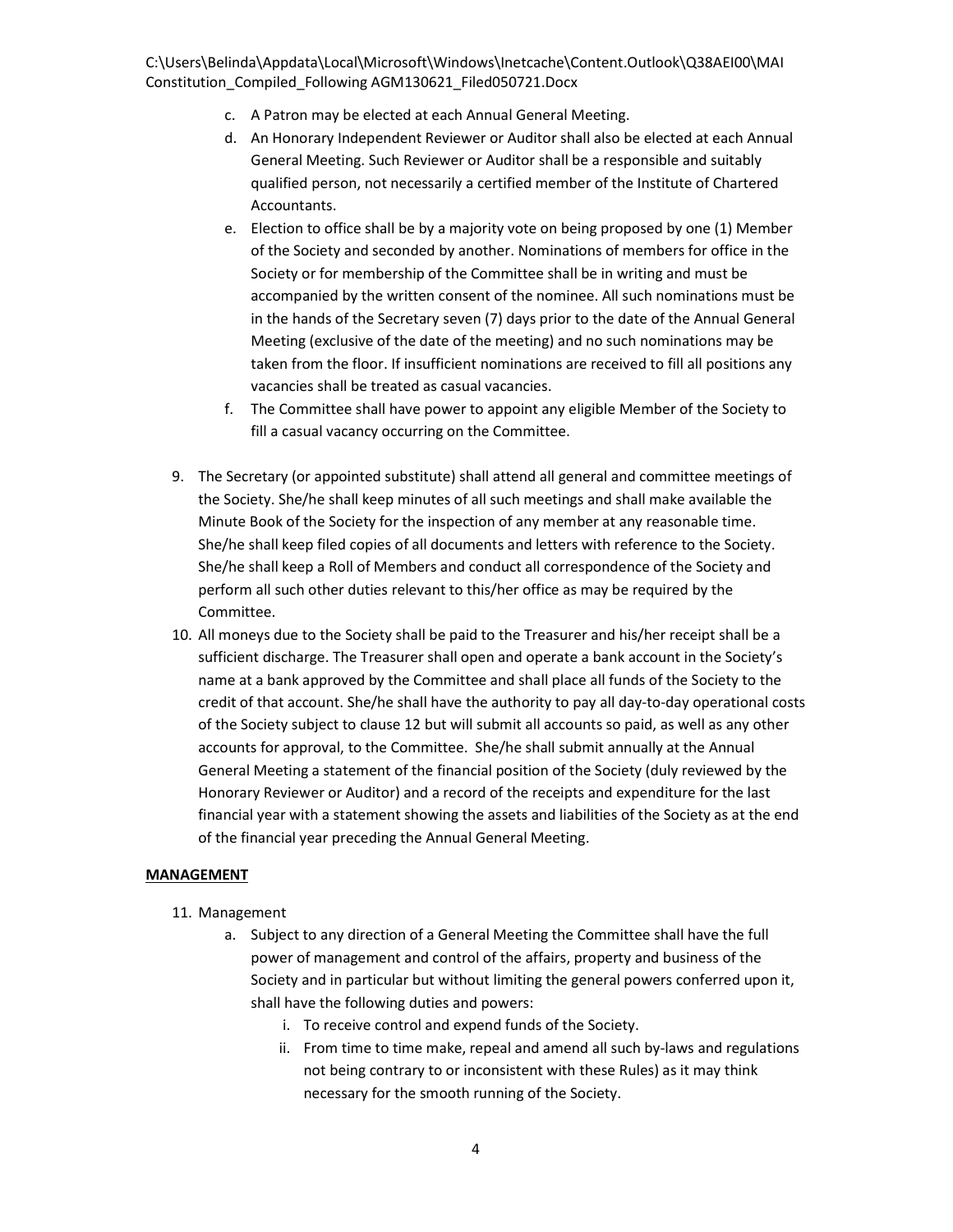- iii. To borrow money and to secure the repayment together with interest by way of mortgage, debenture or otherwise.
- iv. In the corporate name of the Society to make and enter into any deed, contract or agreement and to authorise and empower the proper officers to affix the seal of the Society to all documents required to be executed by the Society.
- b. The Committee shall be the sole authority for the interpretation of these Rules and any by-laws and regulations of the Society and its decision shall be final and binding.
- 12. The Committee shall have power to open and operate on any Bank Account or Accounts at the discretion of the Committee and any such accounts may be operated upon and cheques and other withdrawals signed and/or endorsed by such person or persons the Committee may from time to time decide provided that the Committee may in particular authorise two persons to endorse cheques to be paid to the credit of any Bank Account.
- 13. The financial year of the Society shall commence on the first day of April in each year and terminate on the last day of March after which date the accounts of the Society shall be balanced.

# MEETINGS

## General Meetings

- 14. The Annual General meeting of the Society shall be held within three (3) months of the end of the Society's financial year for the purpose of:
	- a. Receiving the report of the outgoing Committee
	- b. Receiving the Treasurer's annual statement of accounts
	- c. Electing the Officers and Committee for the ensuing year.
	- d. Electing of a Patron or Patrons.
	- e. Electing an Honorary Auditor.
	- f. Determining the honorarium of the Chair, Secretary, Treasurer and Honorary Reviewer or Auditor.
	- g. Considering any notices of motion which must be in the hands of the Secretary at least fourteen (14) days prior to the date of the Annual General Meeting.
- 15. General Meetings, including the Annual General Meeting, shall be convened by notice either:
	- a. Advertised in the local newspaper; or
	- b. Posted or delivered to Members at their last know place of above or business; or
	- c. Emailed to Members at their last know email address; at least fourteen (14) days prior to the date fixed for the holding of any such meeting.
- 16. Procedure
	- a. Each General Meeting of the Society shall be presided over by the Chair or in his/her absence or at his/her request the meeting shall elect its own Chairperson from one of those Members who may be present. The Chairperson presiding at any meeting shall have a deliberative as well as a casting vote.
	- b. No business shall be transacted at any General Meeting of the Society unless a quorum is present at the time when the meeting proceeds to business. The quorum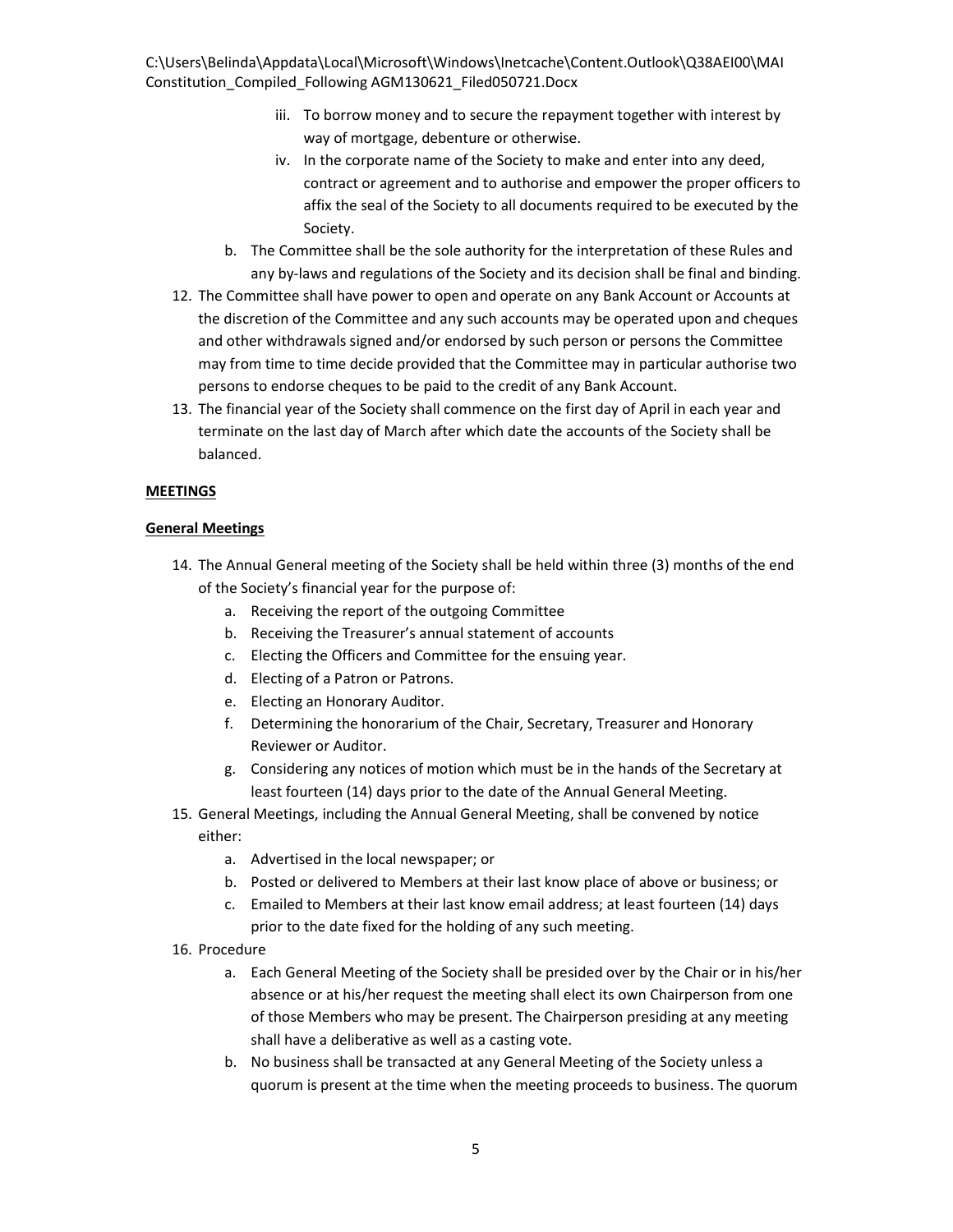for any General Meeting of the Society shall be 20% or twenty (20) financial Members whichever is the lesser at the time of the General Meeting of the Society.

- c. If within half an hour from the time appointed for any meeting a quorum is not present, the meeting shall stand adjourned to the same day in the next week and at the same time and place and the Members present at the adjourned meeting may transact any business as if they constitute a full quorum.
- d. The Chairperson of any General Meeting of the Society may, with the consent of the meeting, adjourn the meeting from time to time and from place to place, but no business shall be transacted at any adjourned meeting other than the business left unfinished at the meeting from which the adjournment took place.
- e. Every question submitted to any General Meeting of the Society shall be decided in the first instance by a show of hands and in the case of an equality of votes, the Chairperson shall, both on a show of hands and on a poll, have a casting vote in addition to the vote to which she/he may be entitled as a Member. At any meeting unless a poll is demanded by the Chairperson or by at least three (3) Members present, a declaration by the Chairperson that a resolution has been carried or carried by a particular majority, or lost or not carried by a particular majority, and any entry to that effect in the books containing the Minutes of the proceedings of the Society shall be conclusive evidence of the fact without proof of the number of proportion of the votes recorded in favour of or against such resolution. If a poll be demanded, it shall be taken in such manner and at such times and place as the Chairperson of the meeting directs and the result of the poll shall be deemed to be a resolution of the meeting at which the poll was demanded. A demand for a poll may be withdrawn. The demand for a poll shall not prevent the continuance of a meeting for the transaction of any business other than the question on which the poll has been demanded.
- f. On a show of hands and upon a poll, every Member present in person shall have one vote. Votes must be given personally and not by proxy.
- 17. On the requisition in writing of the Committee or of not less than ten (10) Members of the Society, stating for what purpose or purposes the meeting is required, the Secretary shall convene a "Special General meeting" of the Society. Notice of such meeting stating the purposes for which it is called shall be given as prescribed in Rule 15 and no business other than that specified in such notice shall be dealt with at any Special General Meeting.

# Committee Meetings

- 18. The Committee shall meet at least four (4) times each year.
- 19. If any member of the Committee is absent from three (3) successive Ordinary meetings of the Committee without obtaining leave of absence, he or she shall cease to be a member of the Committee.
- 20. Special Meetings of the Committee may be called by the Secretary on the written requisition of the Chair or any two (2) Committee Members.
- 21. A majority of Members present in person shall constitute a quorum for Committee Meetings.
- 22. All meetings of the Committee shall be presided over by the Chair or in his/her absence or at his/her request the meeting shall elect its own Chairperson from one of the Committee